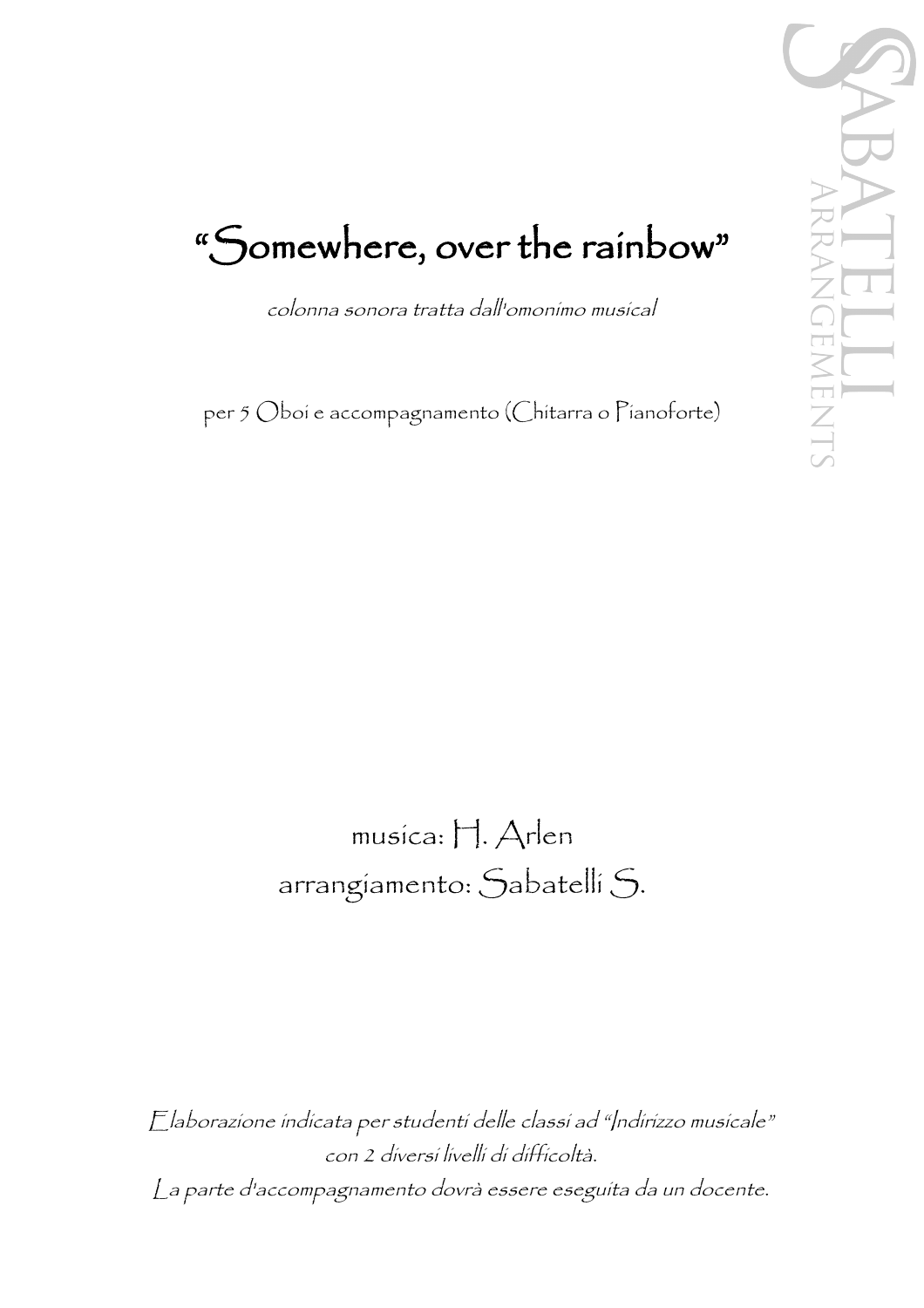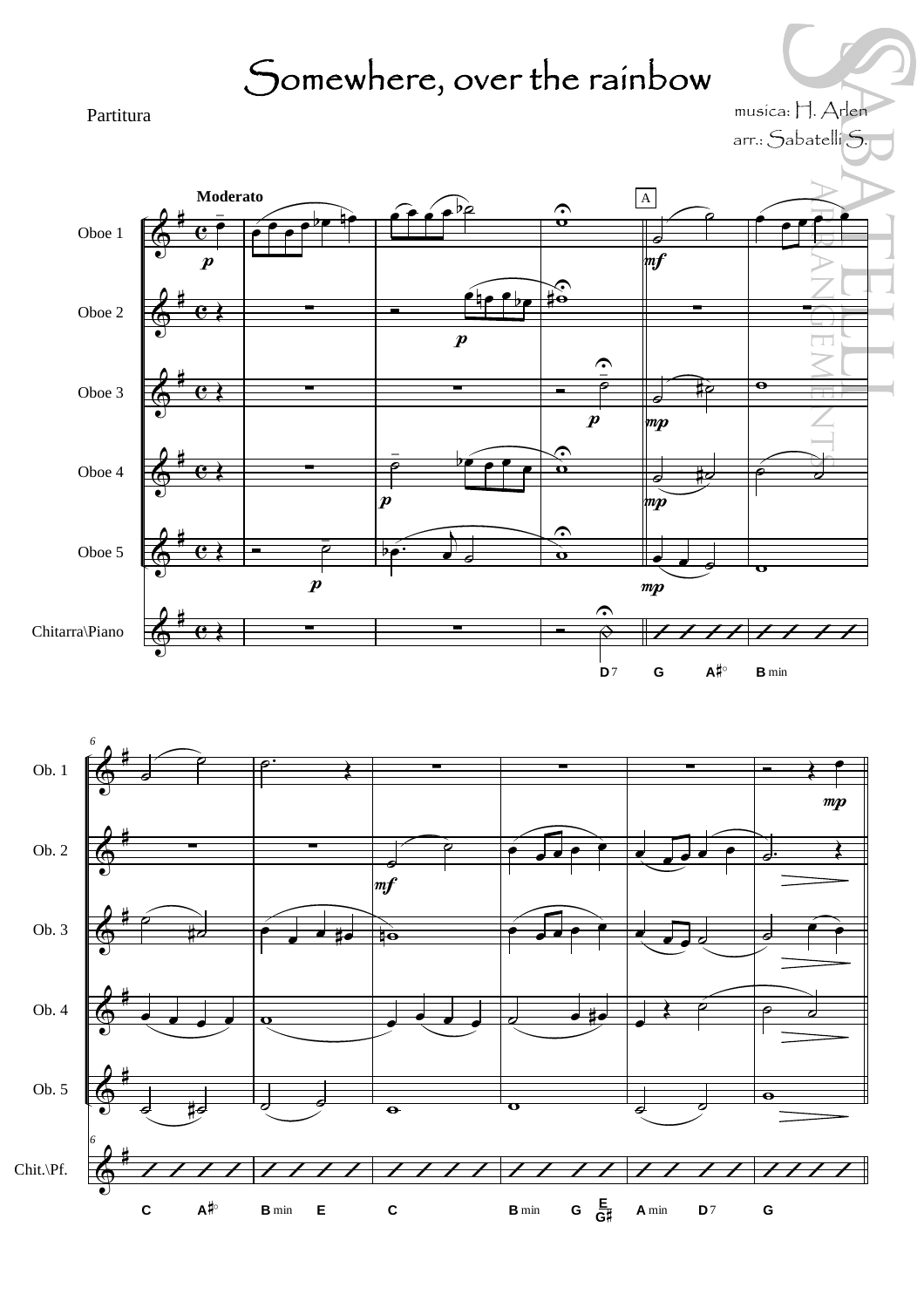



 $\overline{2}$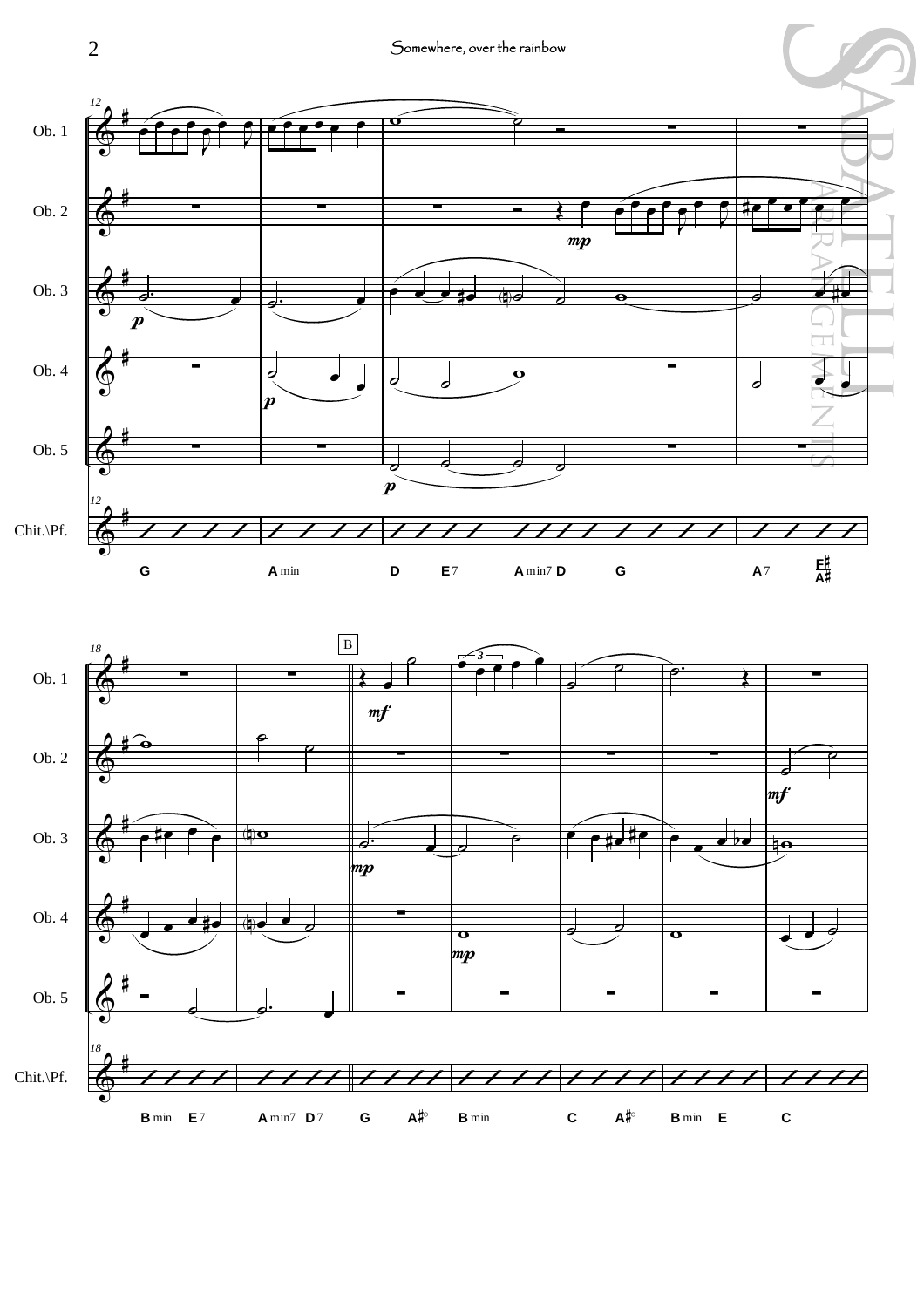

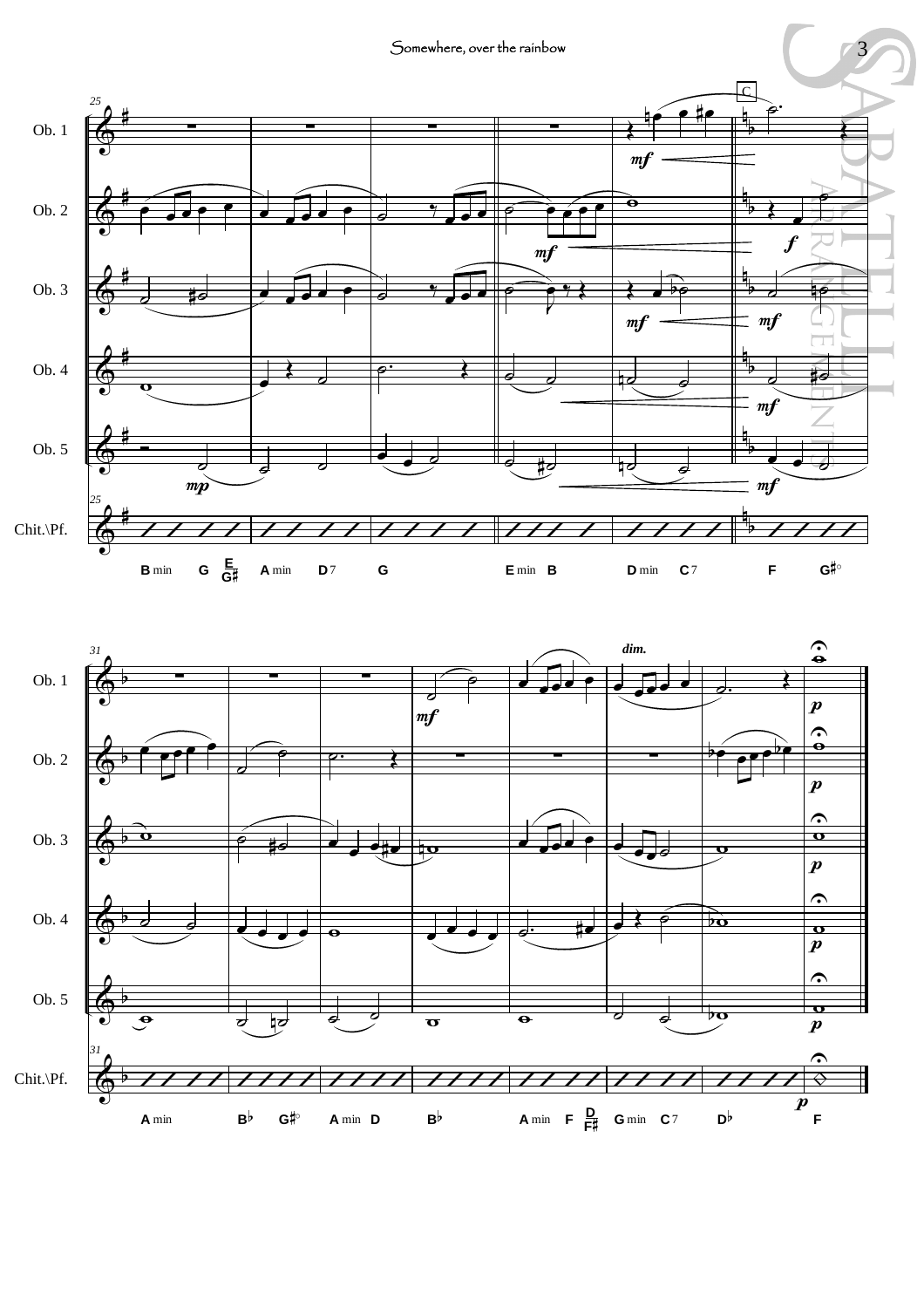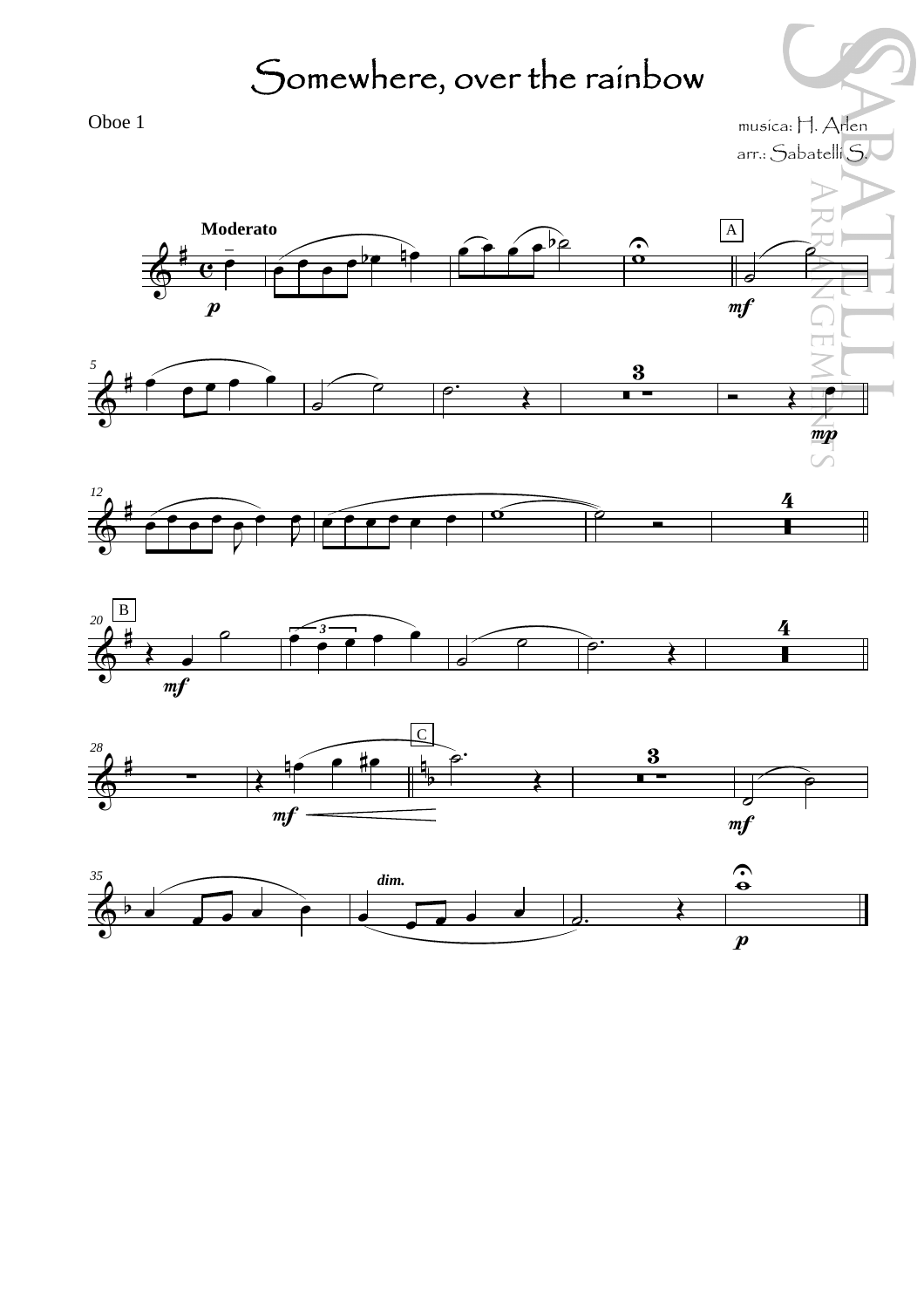







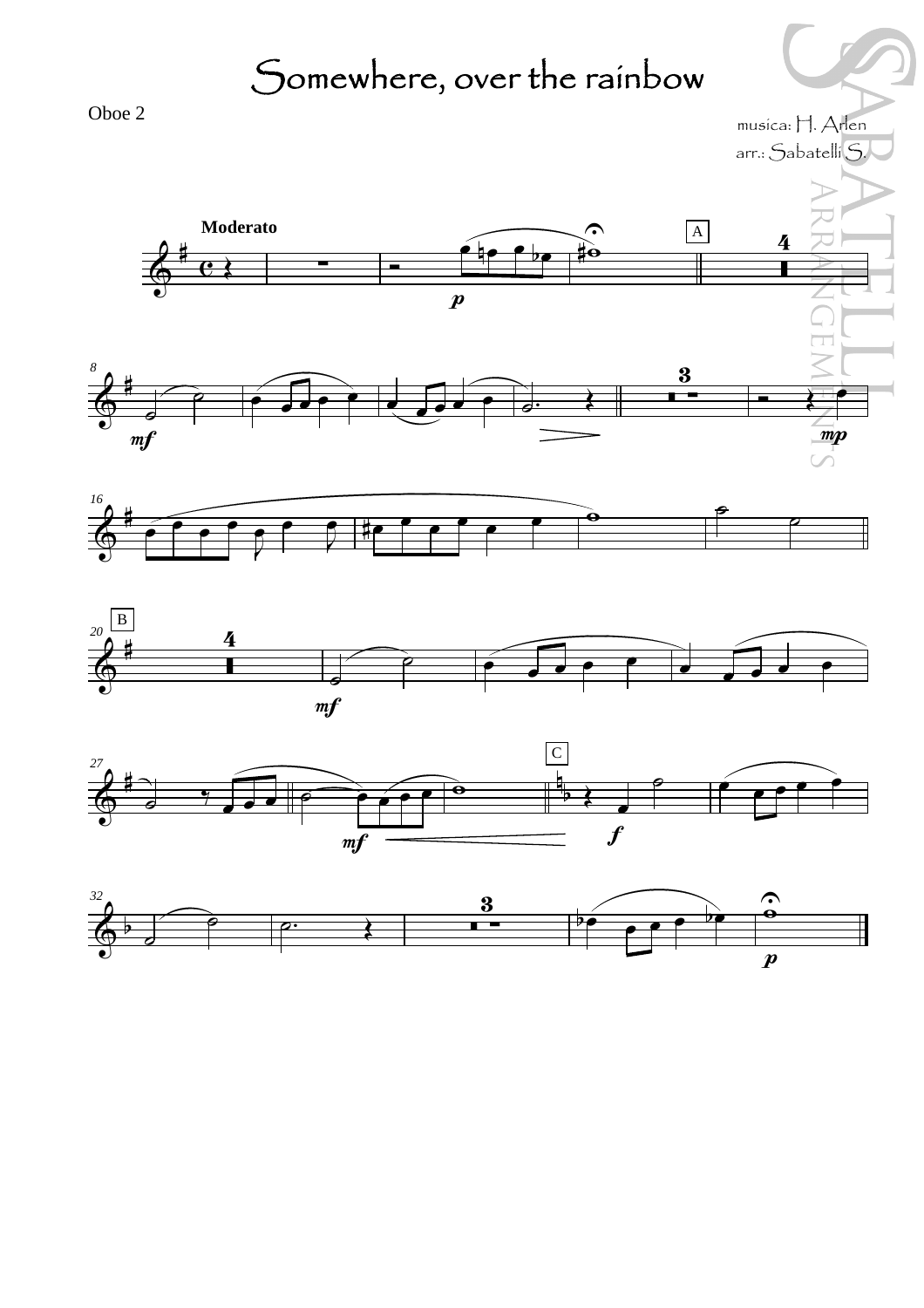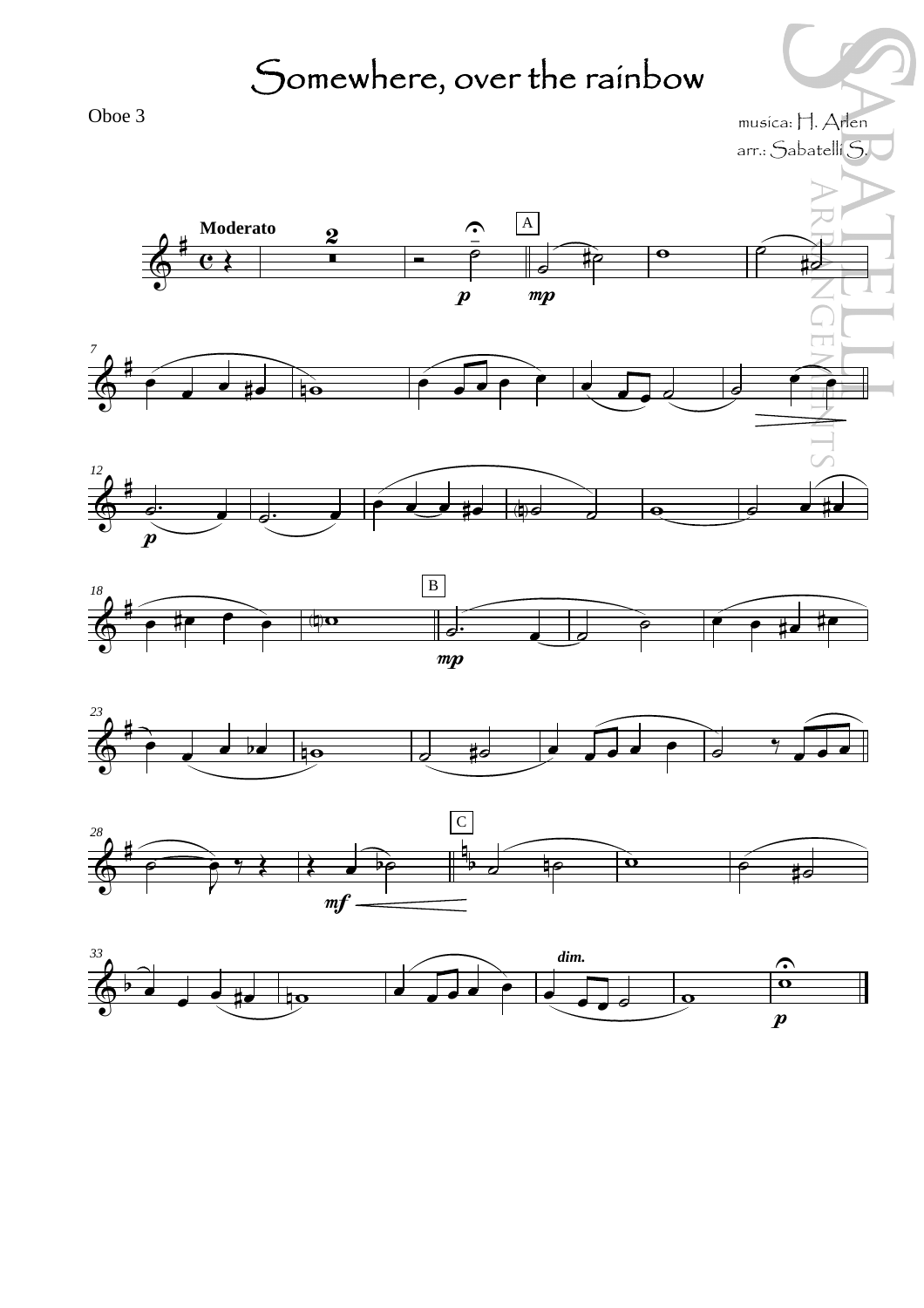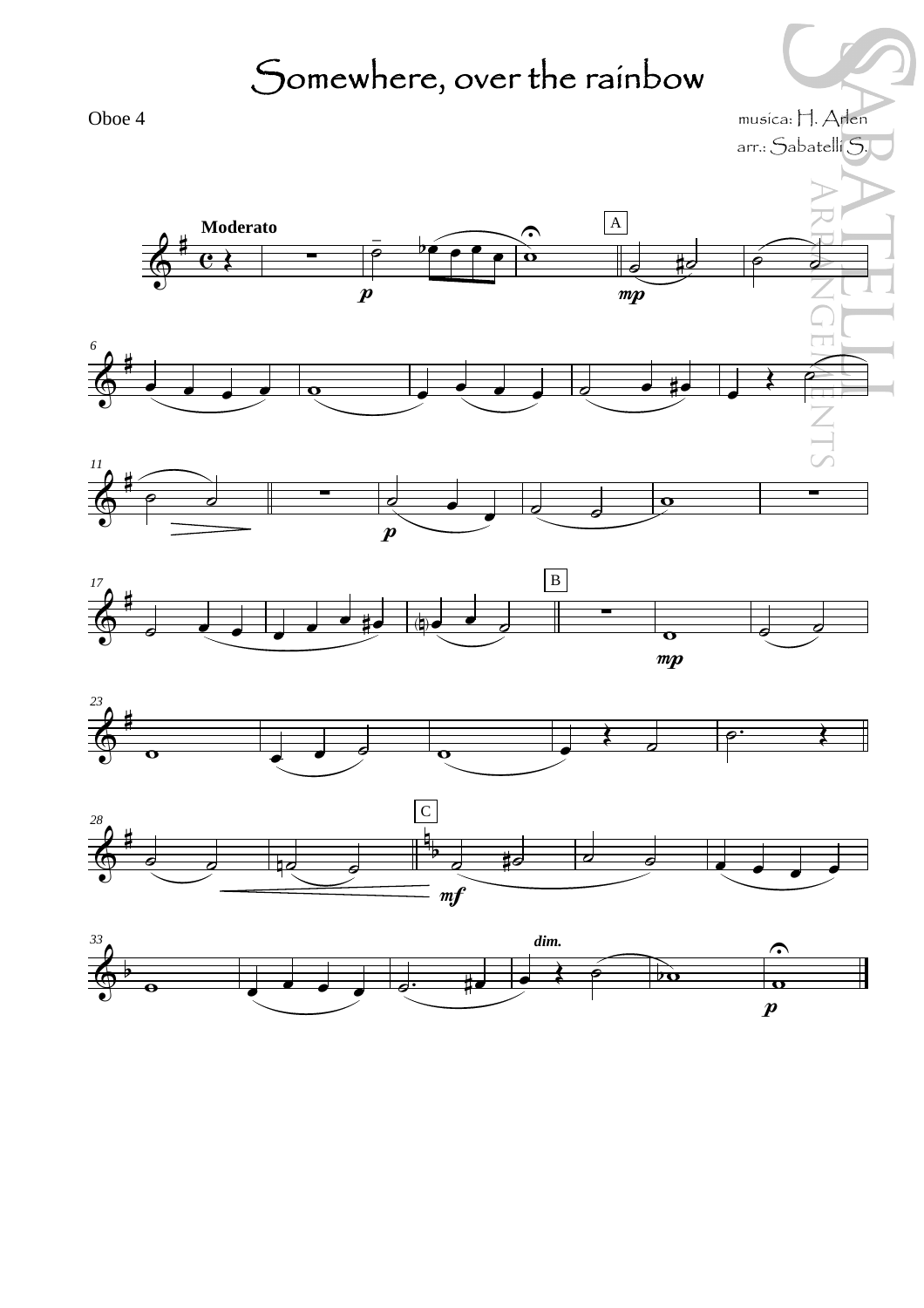## Somewhere, over the rainbow musica: H. Arlen

Oboe 5



arr.: Sabatelli S.